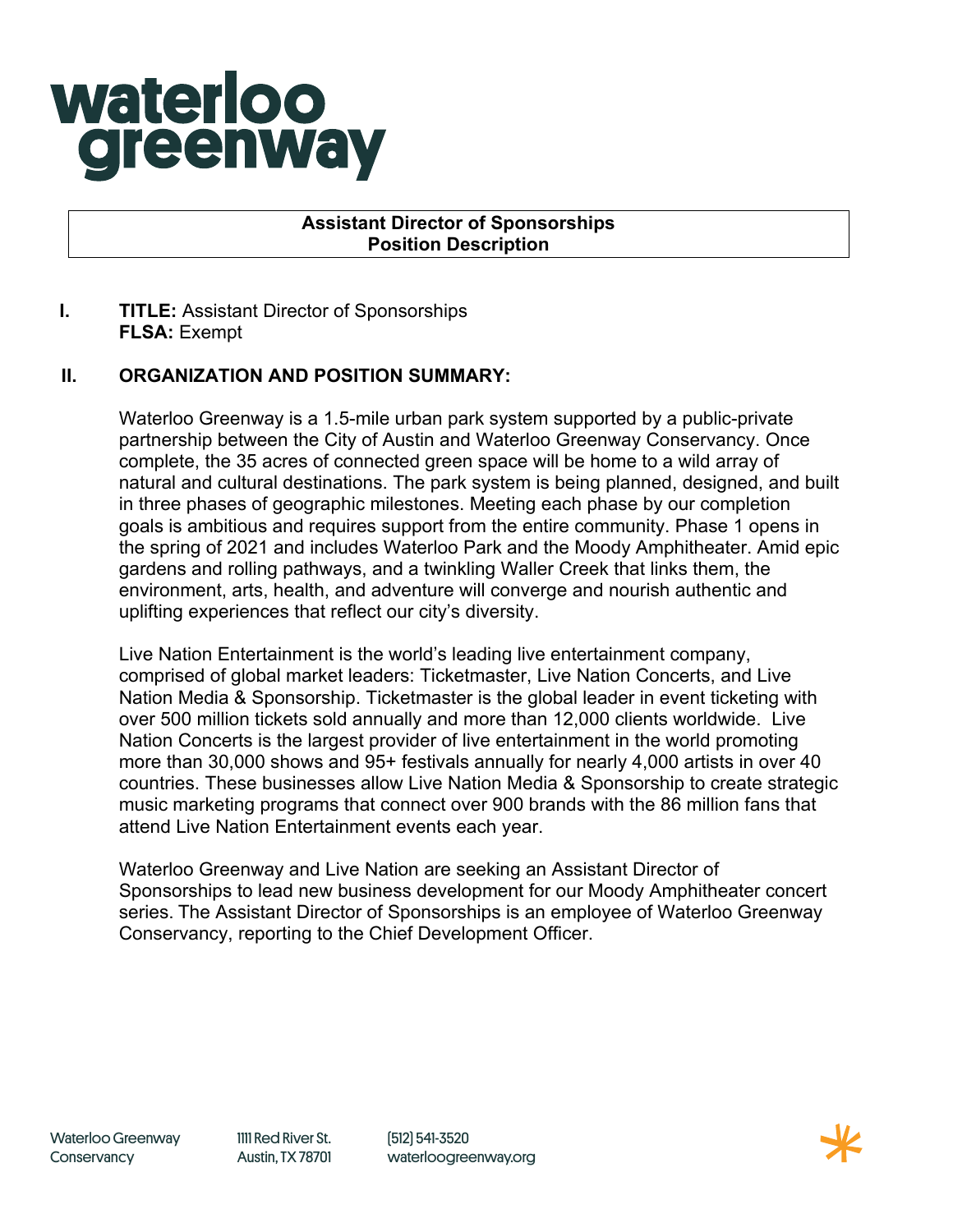# **waterloo greenway**

## **III. ESSENTIAL FUNCTIONS:**

- Create, package and sell sponsorships for the Live Nation Concert Series at Moody Amphitheater and other Waterloo Greenway events
- Actively prospect to new customers via in person appointments, phone calls, email/prospecting marketing campaigns and networking events to sell sponsorships
- Meet or exceed revenue and key account goals
- Focus on developing and maintaining strong relationships with important decision makers at client marketing companies and their respective advertising agencies in a variety of business categories
- Craft sales presentations that creatively and distinctly differentiate and communicate unique assets addressing the goals of targeted prospects
- Educate / position assets and marketing capabilities to the sponsor/ advertiser marketplace; demonstrate the branding values of live music tie-ins to create unique marketing value
- Manage all aspects of the sales and marketing campaign for the local market including sales plans, collateral creation, email campaigns, outbound call management and inventory management
- Responsible for establishing and maintaining positive relationships with existing customers and annually renewing full season contracts
- Responsible for working all shows to network with current and prospective fans to ensure the show experience is exceeding expectations
- Structure, price, successfully negotiate and close deals that will keep you performing to expectations in tracking to your budget
- Oversee sponsor contracts, invoicing, and accounts receivable or develop processes to ensure execution and collections
- Work closely with Events & Sponsorships Manager
- Other duties as assigned

# **IV. EDUCATION AND EXPERIENCE:**

- Bachelor's degree is required
- Five to ten years direct business to business sales experience, preferably in media or sports/entertainment/live event marketing
- A proven track record in relationship building and networking skills with ability to interact effectively and professionally with all levels of an organization